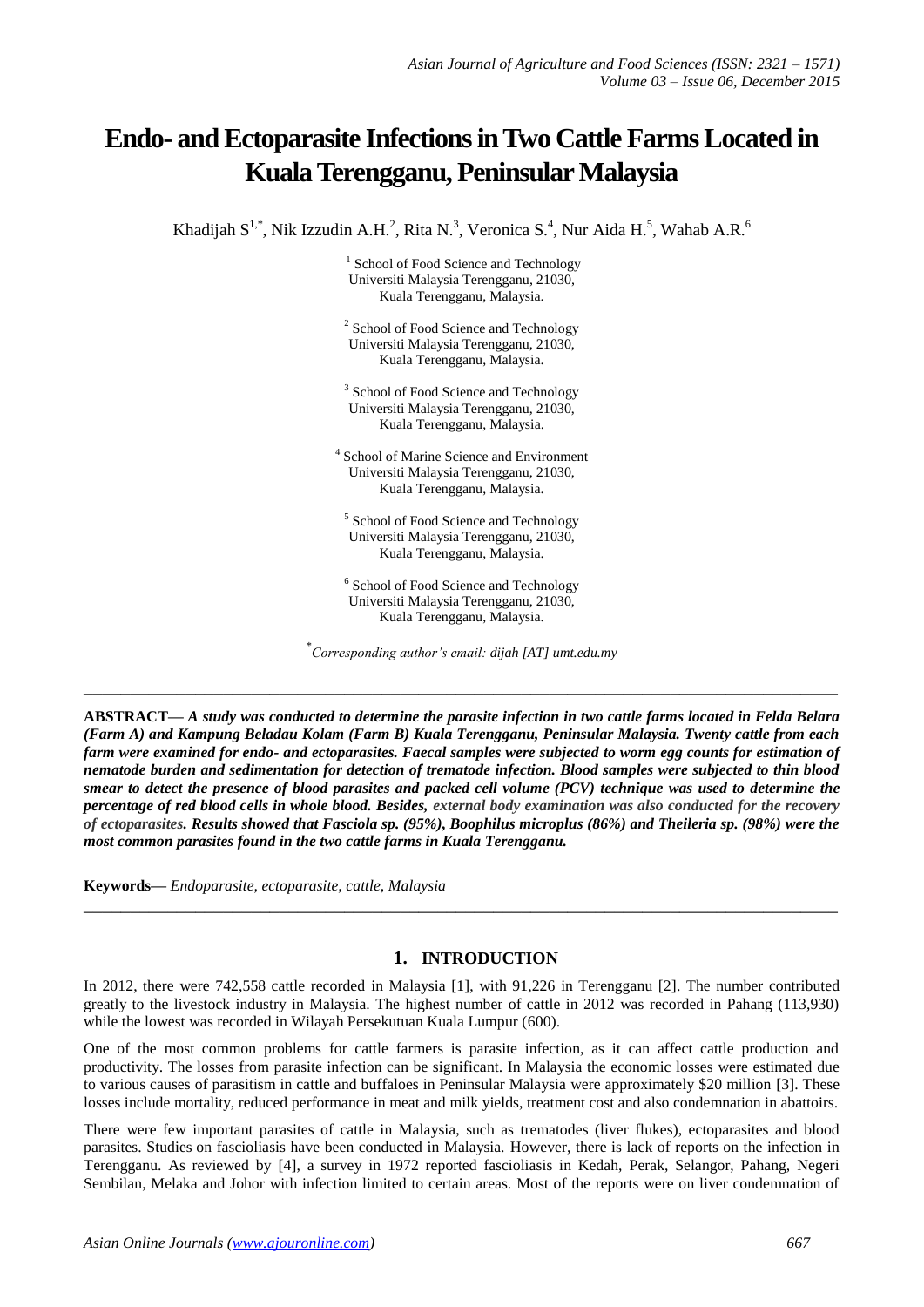cattle at abattoirs due to fascioliasis [5, 6, 7] compared to prevalence of liver flukes in live animals. In Malaysia, *Fasciola* species reported was mainly *Fasciola gigantica,* whereas *F. hepatica* was only found in imported cattle [4].

The tick *Haemaphysalis bispinosa* has been introduced to Malaysia on cattle and also responsible for the transmission of *Babesia bovis* to cattle, *Babesia gibsoni* to dogs and *Babesia motasi* to sheep [8]. Study by World Organization for Animal Health Report revealed that there had been several outbreaks of bovine babesiosis disease in Malaysia since 1996. In 1997, there were 17 reported cases, four in 1998 and 11 in 1999. The number of cases escalated in 2001 where 263 cases were reported [9]. In tropical countries including Malaysia, *Boophilus* sp. was identified as the vectors for *B. bovis* and *B. bigemina*. Based on previous reports by [9, 10], the common vector-borne blood parasites in cattle in Malaysia are *Babesia* spp., *Theileria* spp. and *Anaplasma* spp.

Even though Terengganu reported a high number of cattle as compared to other states in Malaysia, there is a lack of information on the current status of endo- and ectoparasite infection in cattle. Unknown status of parasite infection could lead to prolonged and increased infection which eventually leads to lower production and mortality. Information on parasite infection from this study will be useful to the officers from the Department of Veterinary Services Terengganu and farmers. This information will assist in decision to treat and manage the parasite infection in cattle.

Thus, the objective of this study is to determine the infection of endo- and ectoparasites in two farms located in Felda Belara and Kampung Beladau Kolam located in Kuala Terengganu, Peninsular Malaysia.

# **2. MATERIALS AND METHODS**

#### *2.1 Sampling site*

The study was conducted at two cattle farms located in Felda Belara (A) and Kampung Beladau Kolam (B), Kuala Terengganu (Figure 1).



#### *2.2 Animal and information*

Twenty cattle in each farm were randomly chosen for this study. On the sampling day, an information sheet was given to the farmers to obtain information such as disease management, grazing management, stocking rate and mortality rate.

#### *2.3 Sample collection*

Sampling was conducted in September and October 2012 between 0900 - 1400h.

#### *2.3.1 Faeces*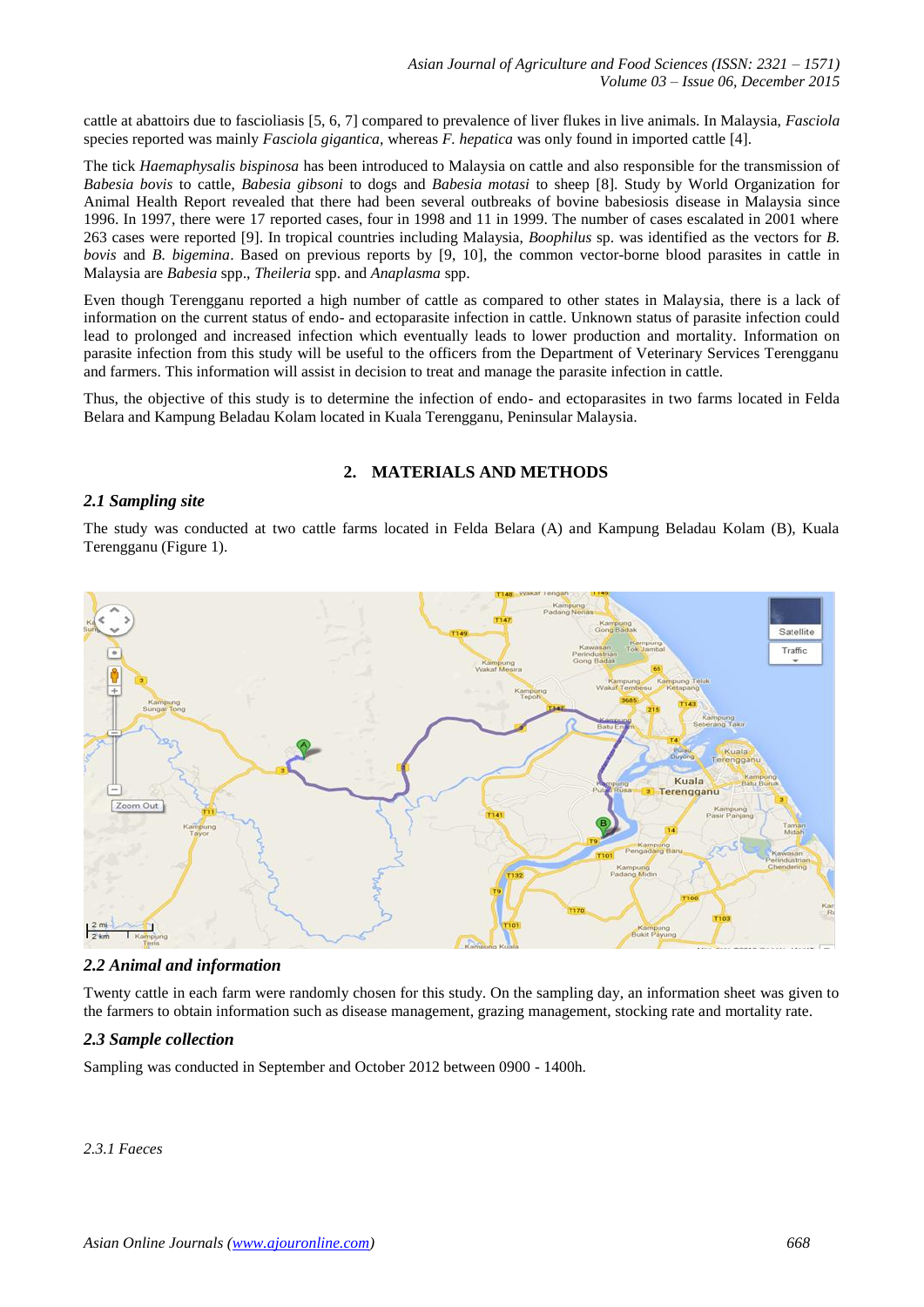Twenty rectal faecal samples were collected from cattle in each farm. Samples were separately kept in plastic containers and stored at 4°C until examination. The faecal samples were processed for liver fluke detection, nematode egg counts and pooled faecal larval cultures (by farm).

#### *2.3.2 Blood*

Blood were taken from the jugular or tail veins of 40 cattle (20 cattle/farm) into vacutainer tubes containing Ethylenediamine-tetraacetic acid (EDTA) anticoagulant. These tubes were stored at 4°C until processed for blood parasite examination and PCV measurement.

## *2.3.3 Ectoparasite*

Examination of the body and skin were conducted to detect any attached tick and any skin lesion. Live ticks and skin scrapings were collected from the cattle into individual plastic containers and the samples were processed immediately.

## *2.4 Parasitological and haematological examinations*

#### *2.4.1 Gastrointestinal nematodes*

Faecal nematode egg counts were conducted to estimate the infection level of nematodes in cattle. The method was conducted according to  $[12]$  with the sensitivity of the method is 1 egg counted is equivalent to 100 eggs per gram (e.p.g) of faeces. The result for nematode egg counts was reported in zero or in hundreds,

Larval culture was conducted according to [12] to collect the third stage larvae of the nematodes for identification. Identification was conducted based on the identification keys provided in [12]. The nematode species proportion was recorded in percentage.

#### *2.4.2 Liver flukes*

Sedimentation method was conducted according to [13] to detect the presence of liver fluke eggs from faecal samples. The result was recorded as either negative or positive for each animal.

#### *2.4.3. Blood parasite and PCV*

Thin blood smear were prepared according to [12] and stained with 8% Giemsa. Presence of parasite in blood sample was noted by colour, orientation and shape. Blood parasites were identified as described by [14].

In order to determine if the animals are dehydrated or anaemic, packed cell volumes (PCV) were conducted on the samples following the method by [15]. The percentage of red blood cell from each sample was compared with the normal range of cattle [15] to determine whether they are anaemic, dehydrated or normal.

#### *2.4.4 Ectoparasite*

Examination and sample collection for ticks were conducted according to method by [16]. The observed ticks were identified up to genus level, using the keys by [12, 16].

# *2.5 Statistical analysis*

Statistical analyses were performed using SPSS Version 20 (IBM Corporation). Mann-Whitney U test was performed to compare the mean rank worm egg counts between farm A and farm B. Chi-square analysis was conducted to compare the frequency of tick genus within farms. In the analyses,  $95\%$  confidence interval ( $p<0.05$ ) was set to indicate significance.

# **3. RESULTS**

# *3.1 Gastrointestinal nematodes*

From 37 cattle sampled (three animals had no faeces during sampling), only nine were found positive for nematode (strongyle) eggs. The lowest nematode worm egg counts in both farms were 0 e.p.g., while the highest nematode WEC for both farms were 200 e.p.g. Mean nematode WEC for Farm A was  $16.7 \pm 12.1$  e.p.g. (mean  $\pm$  standard error), while for Farm B was  $42.1 \pm 14$  e.p.g, with no significant differences between the two farms (Z=-1.69, p>0.05).

There was no third stage larvae obtained from faecal cultures of cattle in Farm A. In Farm B however, *Haemonchus* sp. was identified as the most dominant nematode (52%), followed by *Oesophagostomum* spp. (35%) and *Trichostrongylus* spp. (13%)  $\chi^2(2, N=100) = 22.9$ , p<0.001.

# *3.2 Liver flukes*

From 37 cattle sampled for liver fluke testing, 35 (95%) were found positive for liver fluke eggs. All cattle in Farm A  $(n=18)$  were positive for flukes while in Farm B, 17 out of 19 cattle was found positive for liver fluke eggs.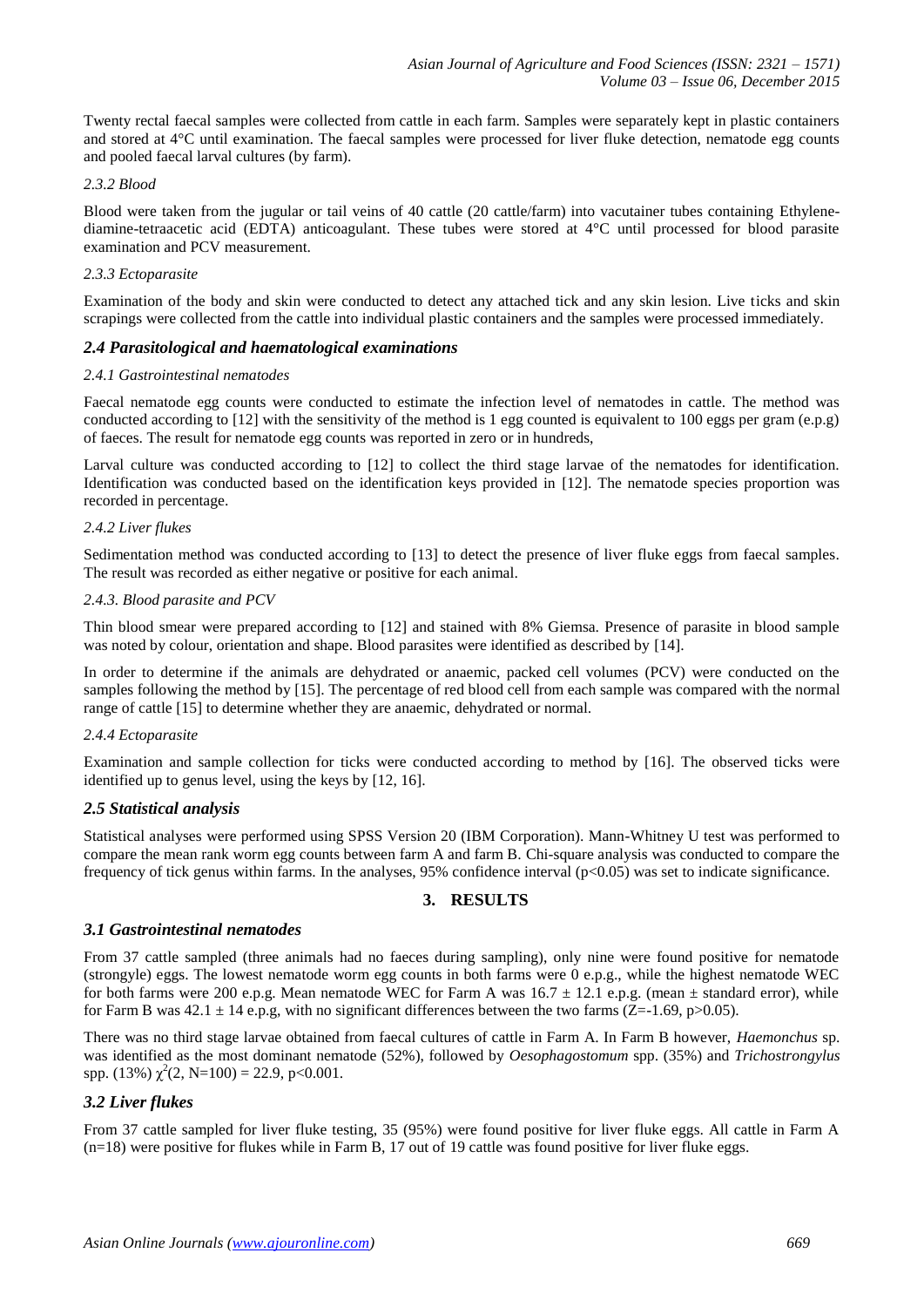# *3.3 Blood parasite and PCV*

From 40 cattle sampled, 39 (98%) were found positive for *Theileria* sp. infection. In Farm A, 19 out of 20 cattle were found positive for *Theileria* sp., while in Farm B, all 20 cattle (100%) were found to be positive for *Theileria* sp. infection. *Babesia* spp. and *Anaplasma* spp. were not detected in any of the cattle.

PCV values indicated that only two animals were anaemic in Farm A, while in Farm B all cattle have normal PCV values.

## *3.4 Ectoparasite*

A total of 40 cattle were examined for tick infestation in farms A and B. The overall prevalence of tick infestation was 60%. From 20 cattle examined in Farm A, 13 (65%) of the cattle were infested with ticks while in Farm B, 11 (55%) were found to be infested with ticks (Table 1).

|        | No of cattle sampled | No. of animals affected | Prevalence |
|--------|----------------------|-------------------------|------------|
| Farm A | 20                   | 13                      | 65%        |
| Farm B | 20                   |                         | 55%        |

Table 1: Prevalence of tick infestation according in farms A and B.

A total of 85 ticks were collected from both farms. All the ticks belonged to the family Ixodidae. The mean tick burden of cattle in Farm A was  $2.5 \pm 0.46$  while for Farm B  $1.8 \pm 0.39$  (Table 2).

Table 2: Mean tick counts per animal ± standard error (SE) in farms A and B.

|        | No of ticks collected | Mean tick count/animal $\pm$ SE |
|--------|-----------------------|---------------------------------|
| Farm A | 50                    | $2.5 \pm 0.46$                  |
| Farm B | 35                    | $1.8 \pm 0.39$                  |

Overall three genera of ticks were identified from a total of 50 ticks collected from Farm A (Table 3). *Boophilus* was the most prevalent genera of ticks (80%), followed by *Haemaphysalis* (18%) and *Rhipicephalus* (2%)  $\chi^2$ (2, N=50) = 50.9, p<0.05. Out of the 35 ticks collected in Farm B (Table 4), the following genera were identified in descending order of prevalence; *Boophilus* (94.3%), and *Rhipicephalus* (5.7%)  $\chi^2(1, N=35) = 27.5$ , p<0.05.

Table 3: Total tick count according to genera of ticks in farm A

| Genera               | <b>Total tick counts</b> | Prevalence $(\% )$ |
|----------------------|--------------------------|--------------------|
| <b>Boophilus</b>     | 40                       | 80                 |
| <b>Haemaphysalis</b> | 9                        | 18                 |
| Rhipicephalus        |                          | 2                  |
| <b>Total</b>         | 50                       | 100                |

Table 4: Total tick count according to genera of ticks in farm B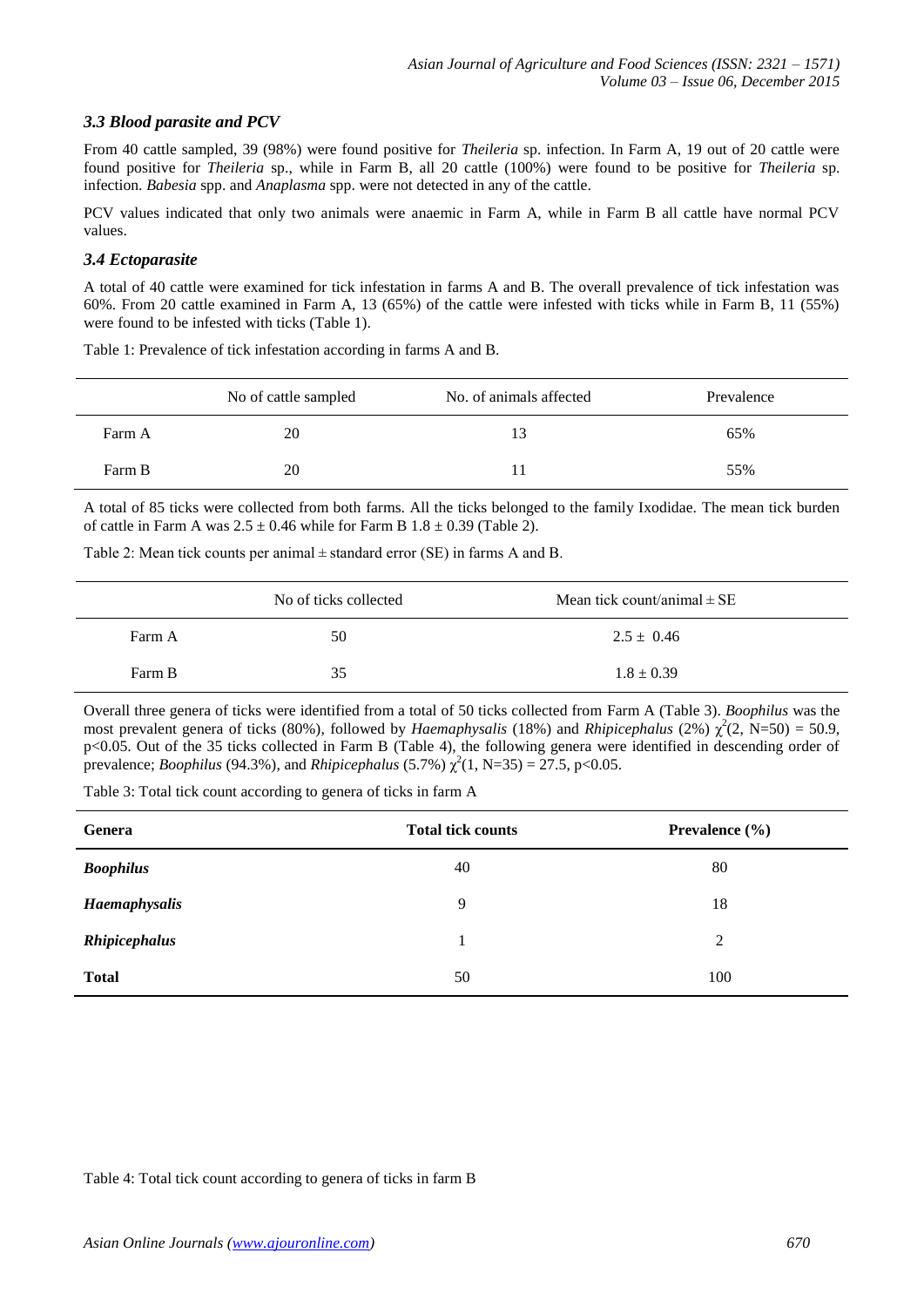| Genera               | <b>Total tick count</b> | Prevalence $(\% )$ |
|----------------------|-------------------------|--------------------|
| <b>Boophilus</b>     | 33                      | 94.3               |
| <b>Rhipicephalus</b> | 2                       | 5.7                |
| <b>Total</b>         | 35                      | 100                |

Ticks were collected from seven body parts namely axial, udder/scrotum, pinna, groin, neck, leg and tail. In both farms, the groin accounted for the highest percentage of tick collected followed by axial with the tail accounting the least. In farm A (Table 5), the groin accounted for the highest percentage (36%), followed by the axial (18%) with the tail accounting with the lowest percentage (4%)  $\chi^2$ (6, N=50) = 23.6, p<0.05. In farm B, the groin accounted for a percentage of 28.6% followed by axial (20%) and the tail being the least site  $(5.7%)$  as shown in Table 6, with p=0.143.

Table 5: Predilection site of ticks in farm A

| <b>Predilection site</b> | <b>Frequency</b> | Percentage $(\% )$ |
|--------------------------|------------------|--------------------|
| <b>Axial</b>             |                  | 18                 |
| <b>Udder/scrotum</b>     | 4                | 8                  |
| Pinna                    | 6                | 12                 |
| Groin                    | 18               | 36                 |
| <b>Neck</b>              | 7                | 14                 |
| Leg                      | 4                | 8                  |
| <b>Tail</b>              | 2                | 4                  |
| <b>Total</b>             | 50               | 100                |

Table 6: Predilection site of ticks in farm B

| <b>Predilection site</b> | <b>Frequency</b> | Percentage $(\% )$ |
|--------------------------|------------------|--------------------|
| <b>Axial</b>             | ⇁                | 20                 |
| <b>Udder/scrotum</b>     | 3                | 8.6                |
| Pinna                    | 4                | 11.4               |
| Groin                    | 10               | 28.6               |
| <b>Neck</b>              | 6                | 17.1               |
| Leg                      | 3                | 8.6                |
| <b>Tail</b>              | $\overline{2}$   | 5.7                |
| <b>Total</b>             | 35               | 100                |

# **4. DISCUSSION**

The present study showed high prevalence of liver flukes and ectoparasites, with low prevalence of gastrointestinal nematodes.

The occurrence of liver flukes in the study is in agreement with [4] who suggested that liver fluke infection is a problem in cattle farming in Malaysia. The high prevalence of liver flukes in the present study may suggest that liver fluke infection in cattle farm may be a problem in Kuala Terengganu, Peninsular Malaysia. While further research needs to validate this suggestion, results from these two farms clearly showed that almost all cattle examined were infected with liver flukes. It was informed by the farmers that during raining seasons the number of freshwater snail suspected to be *Radix* (*Lymnea) rubiginosa* which is the intermediate host for liver fluke, are high. While this information may be the factors influencing the occurrence of liver fluke infection in both farms, future research should include observation of the intermediate host in order to justify the prevalence of liver infection in cattle farms. Based on personal communication with the staff from Department of Veterinary Services Terengganu, it was found that in farm A, many cattle livers were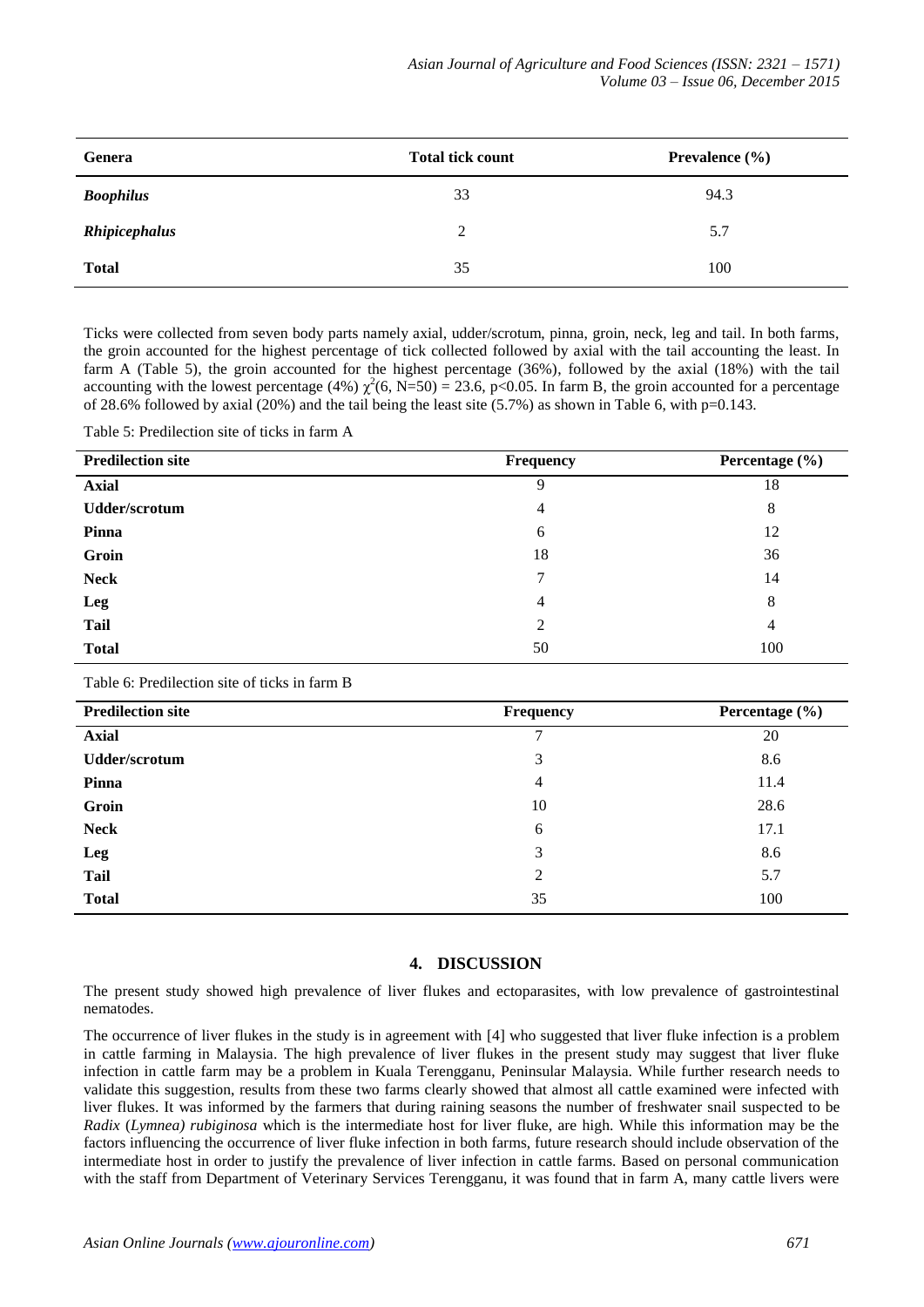condemned after slaughter and this is likely to be related to liver fluke infection. Study on liver fluke infection in abattoir is needed in order to know the severity of liver fluke infection in Kuala Terengganu.

Low prevalence of strongyle eggs in the faeces of cattle in both farms may be due to the routine monitoring by the Department of Veterinary Services, where the animals were treated with albendazole from the Benzimidazole group (DVS, personal communication). This was supported by [17] who reported that Benzimidazole resulted in 100% efficacy against nematodes in cattle of selected farms in Germany and Sweden.

*Haemonchus* sp. was found to be the most predominant nematode, followed by other nematode such as *Oesophagostomum* spp. and *Trichostrongylus* spp., which is supported by other literatures [18, 19].

This present study disclosed that ixodid ticks mainly from the genus *Boophilus* are the main genera of ticks infesting both farms followed by *Haemaphysalis* and *Rhipicephalus*. This finding is similar to the findings of [20] which recorded that the most common tick collected from cattle in Malaysia were from the genus *Boophilus* followed by a small number of *Haemaphysalis.* The dominance of *Boophilus* sp. over other species might be due to the requirement for only one host to complete the life cycle, compared to *Haemaphysalis* and *Rhipicephalus* which require more than one host to complete their life cycles.

In this study, tick infestation in cattle was highest in the groin area and least on the leg and tail regions. This finding is supported by [21] who found that hard tick infestation was most prevalent in the groin area. [22] also supported the findings by reporting hard tick infestation on groin and mammary glands was most prevalent in cattle. This is due to the fact that ticks prefer moist and protected areas with thin skin and good blood circulations [23].

Only *Theileria* sp. was confirmed as the parasite infecting the red blood cells of the cattle in both farms while neither *Babesia* nor *Anaplasma* was detected from thin blood smears. The presence of *Theileria* in cattle was reported previously by [20]. Giemsa-stained blood smear detection was noted to have few limitations in identifying blood parasites, such as the impossibilities in *Babesia* detection after acute febrile phase [14], difficulties in *Anaplasma* detection in some acute infection or young red blood cells [24] and the difficulties for morphological identification of *Theileria orientalis* variants [25]. Suggested methods for *Babesia* detection are Immunofluorescent Antibody Test (IFAT) [26] and Enzymelinked Immunosorbent Assay (ELISA) [26, 27]. For Anaplasma detection, the suitable method is ELISA [28].

Although *Theileria* was found in nearly all cattle sample, two were proven anaemic by low PCV values whereas the other showed normal PCV values. This would indicate a possibility that the infecting *Theileria* sp. might be benign. However, subclinical infection by pathogenic strains is possible and can turn into clinical infection with prominent symptoms depending on stress level and immunocompetency of cattle [29]. Therefore, good management of cattle and appropriate treatment for *Theileria* infection in cattle in both farms are encouraged.

# **5. CONCLUSIONS**

Based on the study conducted on two cattle farms located in Kuala Terengganu, liver fluke infection and tick infection were identified as the major parasite problem in cattle in Terengganu. However, the results obtained from this study are still inconclusive. Therefore, further studies on the prevalence of endo- and ectoparasites of cattle may shed an additional light on the epidemiology of parasitic infestation in Terengganu. Therefore, appropriate disease control and management programs could be organized and applied in cattle farms of Terengganu.

## **6. ACKNOWLEDGEMENT**

The authors would like to thank the Health Unit from DVS Terengganu and DVS District Kuala Terengganu for the assistance during the field sampling. The technical assistance from laboratory assistance from the School of Fundamental Science and School of Marine Science and Environment is highly appreciated. We would also express our gratitude to the respective farmers who gave cooperation during this study.

## **7. REFERENCES**

[1]Department of Veterinary Services Malaysia. Number of livestock 2011, 2013. <http://www.dvs.gov.gov.my/en/statistik> [Assessed 5 November 2013].

[2]Department of Statistics Malaysia. Selected indicators for agriculture, crops and livestock, Malaysia 2006-2010, 2011. [http://www.statistics.gov.my](http://www.statistics.gov.my/) [Assessed on 1 October 2014].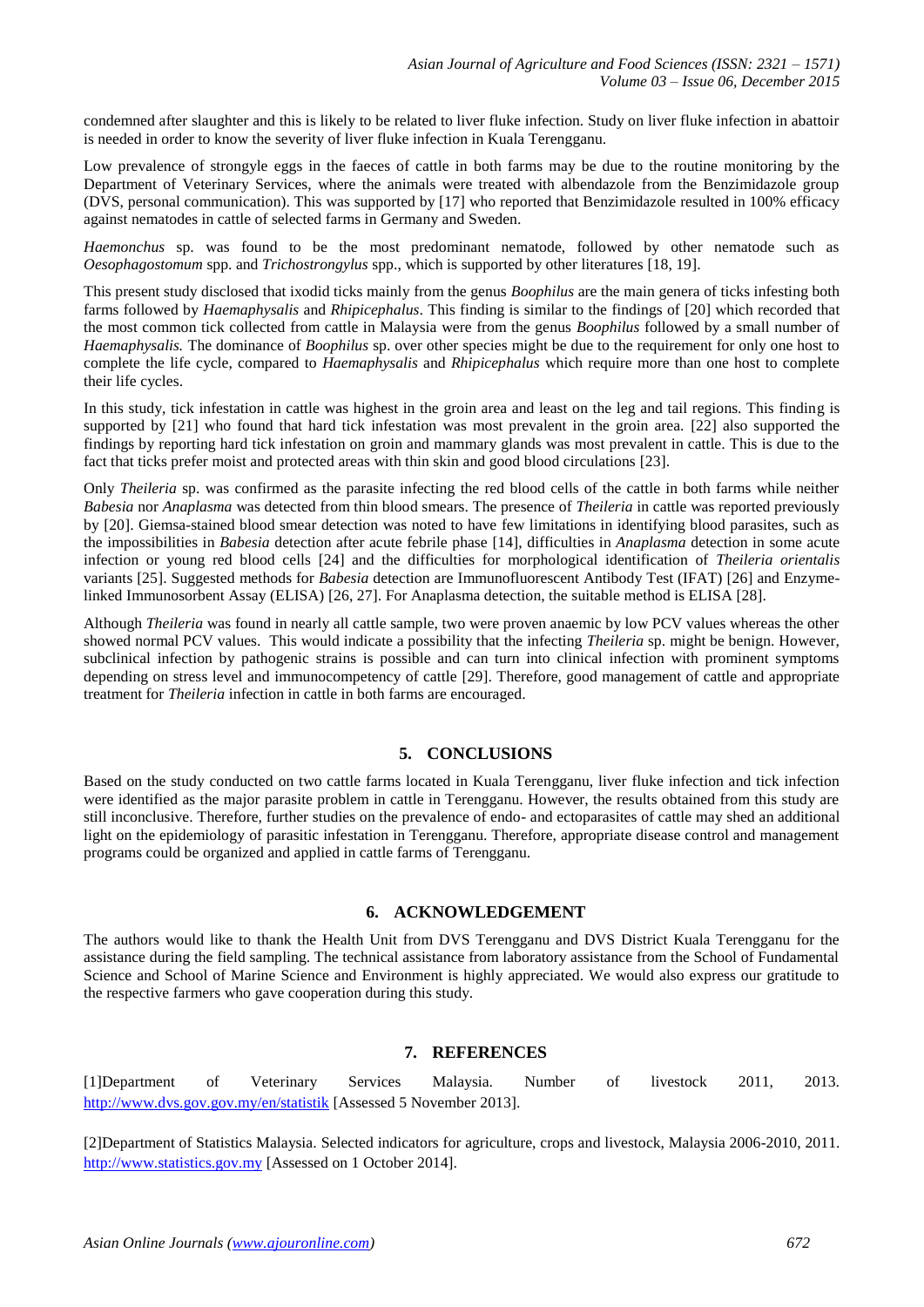[3]Fadzil M.Y. The economic importance of parasitism in Food Animals in Peninsular Malaysia. Proceedings of the First Joint Conference of the Association of Cattle Veterinarians, May 16-20, Bulletin No. 146: 63-79, 1977.

[4]Saleha, A.A. Liver fluke disease (fascioliasis): epidemiology, economic impact and public health significance. *Southeast Asian Journal of Tropical Medicine Public Health* 22 (suppl): 361-364, 1991.

[5]Loganathan P. and Aziz H. A pathological study of condemned organs at the Ipoh abattoir. *Kajian Veterinar* 15:64-68, 1983.

[6]Tham, K.M. and Sheikh-Omar, A.R. A study on causes of condemnation of carcass and organs at Shah Alam abattoir. *Pertanika* 4:43-46, 1981.

[7]Yap, T.C., Mohna, S.S. and Gill, H.S. A study on the causes of condemnation of carcasses and organs of livestock slaughtered at the Shah Alam abattoir. *Kajian Veterinar* 15:1-10, 1983.

[8]Hoogstraal, H., Lim, B.L. and Anastros, G. *Haemaphysalis (Kaiseriana) bispinosa* (Neumann (Ixodoidea: Ixodidae): Evidence for consideration as an introduced species in the Malay Peninsula and Borneo. *The Journal of Parasitology* 55:1075-1077, 1969.

[9]Rahman, W.A., Lye, Y.P. and Chandrawathani, P. The seroprevalence of bovine babesiosis in Malaysia. *Tropical Biomedicine* 27(2): 301-307, 2010.

[10]Chandrawathani, P., Tsuji, N., Kawazu, S., Ishikawa, M. and Fujisaki, K. Seroepidemiological studies of bovine babesiosis caused by *Babesia ovate*, *B. bigemina* and *B. bovis* in Peninsular Malaysia. *Journal of Veterinary Medical Science* 56(5):929-932, 1994.

[11]Google map, 2013.

[https://www.google.com.my/maps/dir/Kampung+Beladau+Kolam,+Kuala+Terengganu,+Terengganu/Felda+Belara,+Ku](https://www.google.com.my/maps/dir/Kampung+Beladau+Kolam,+Kuala+Terengganu,+Terengganu/Felda+Belara,+Kuala+Terengganu,+Terengganu/@5.2869959,102.9400179,12z/data=!3m1!4b1!4m13!4m12!1m5!1m1!1s0x31b7b8cc942828d9:0x32787c18dd90d5b3!2m2!1d103.0801331!2d5.281273!1m5!1m1!1s0x31b7b727ee1e813f:0x8470948552262ffb!2m2!1d102.9419449!2d5.328289) [ala+Terengganu,+Terengganu/@5.2869959,102.9400179,12z/data=!3m1!4b1!4m13!4m12!1m5!1m1!1s0x31b7b8cc942](https://www.google.com.my/maps/dir/Kampung+Beladau+Kolam,+Kuala+Terengganu,+Terengganu/Felda+Belara,+Kuala+Terengganu,+Terengganu/@5.2869959,102.9400179,12z/data=!3m1!4b1!4m13!4m12!1m5!1m1!1s0x31b7b8cc942828d9:0x32787c18dd90d5b3!2m2!1d103.0801331!2d5.281273!1m5!1m1!1s0x31b7b727ee1e813f:0x8470948552262ffb!2m2!1d102.9419449!2d5.328289) [828d9:0x32787c18dd90d5b3!2m2!1d103.0801331!2d5.281273!1m5!1m1!1s0x31b7b727ee1e813f:0x8470948552262ffb](https://www.google.com.my/maps/dir/Kampung+Beladau+Kolam,+Kuala+Terengganu,+Terengganu/Felda+Belara,+Kuala+Terengganu,+Terengganu/@5.2869959,102.9400179,12z/data=!3m1!4b1!4m13!4m12!1m5!1m1!1s0x31b7b8cc942828d9:0x32787c18dd90d5b3!2m2!1d103.0801331!2d5.281273!1m5!1m1!1s0x31b7b727ee1e813f:0x8470948552262ffb!2m2!1d102.9419449!2d5.328289) [!2m2!1d102.9419449!2d5.328289](https://www.google.com.my/maps/dir/Kampung+Beladau+Kolam,+Kuala+Terengganu,+Terengganu/Felda+Belara,+Kuala+Terengganu,+Terengganu/@5.2869959,102.9400179,12z/data=!3m1!4b1!4m13!4m12!1m5!1m1!1s0x31b7b8cc942828d9:0x32787c18dd90d5b3!2m2!1d103.0801331!2d5.281273!1m5!1m1!1s0x31b7b727ee1e813f:0x8470948552262ffb!2m2!1d102.9419449!2d5.328289) [Assessed on 16 November 2013].

[12]MAFF (Ministry of Agriculture, Fisheries and Food). Manual of Veterinary Parasitology Parasitological Laboratory Techniques, HMSO, London. Pp 160, 1986.

[13]Hansen, J. and Perry B. The Epidemiology, diagnosis and control of helminth parasites of ruminants. International Livestock Centre for Africa, Addis Ababa, Ethiopia. Pp 71. 1994.

[14]Urquhart, G.M., Armour, J., Duncan, J.L., Dunn, A.M. and Jennings, F.W. Veterinary Parasitology Second Edition. Blackwell Publishing, Oxford, UK. Pp 307, 1996.

[15]Cooper, D. Guidelines for collection from experimental animals. University of Minnesota, 2006. <http://www.ahc.umn.edu./rar/blood.html> [Assessed on 1/2/2014].

[16]Baker, A.S. Mites and ticks of domestic animals: An identification guide and information source. The Natural History Museum, The Stationary Office, London. Pp240, 1999.

[17]Demeler. Monitoring the efficacy of ivermectin and albendazole agaist gastro-intestinal nematodes of cattle and buffalo. *Veterinary Parasitology* 160:109-115, 2009.

[18]Keith, R.K. The differentiation of the infective larvae of some common nematode parasite of cattle. *Australian Journal of Zoology* 1(2):223-235, 1952.